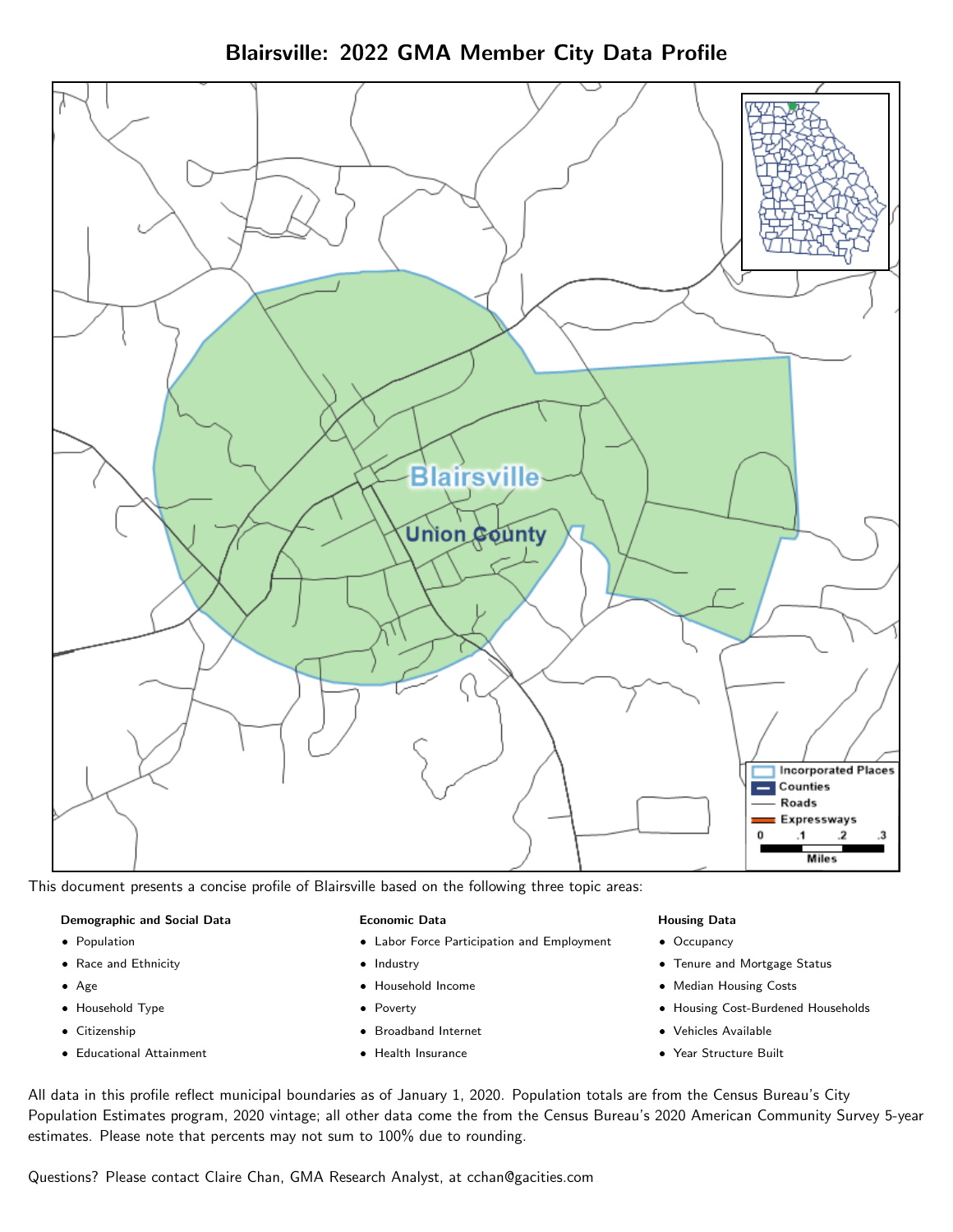# Blairsville: Demographic and Social





0% 2% 4% 6% 8% 10% 12% Male **Female** 12% 10% 8% 6% 4% 2% 85 and over 80-84 75-79 70-74 65-69 60-64 55-59 50-54 45-49 40-44 35-39 30-34 25-29 20-24  $15-19$ 10-14 5-9 Under 5

### **Citizenship**

Age



#### Source: American Community Survey, 2020 5-year estimates, table B05002 Source: American Community Survey, 2020 5-year estimates, table B15002

#### Race and Ethnicity



## Household Type



Source: American Community Survey, 2020 5-year estimates, table B01001 Source: American Community Survey, 2020 5-year estimates, table B11001

#### Educational Attainment



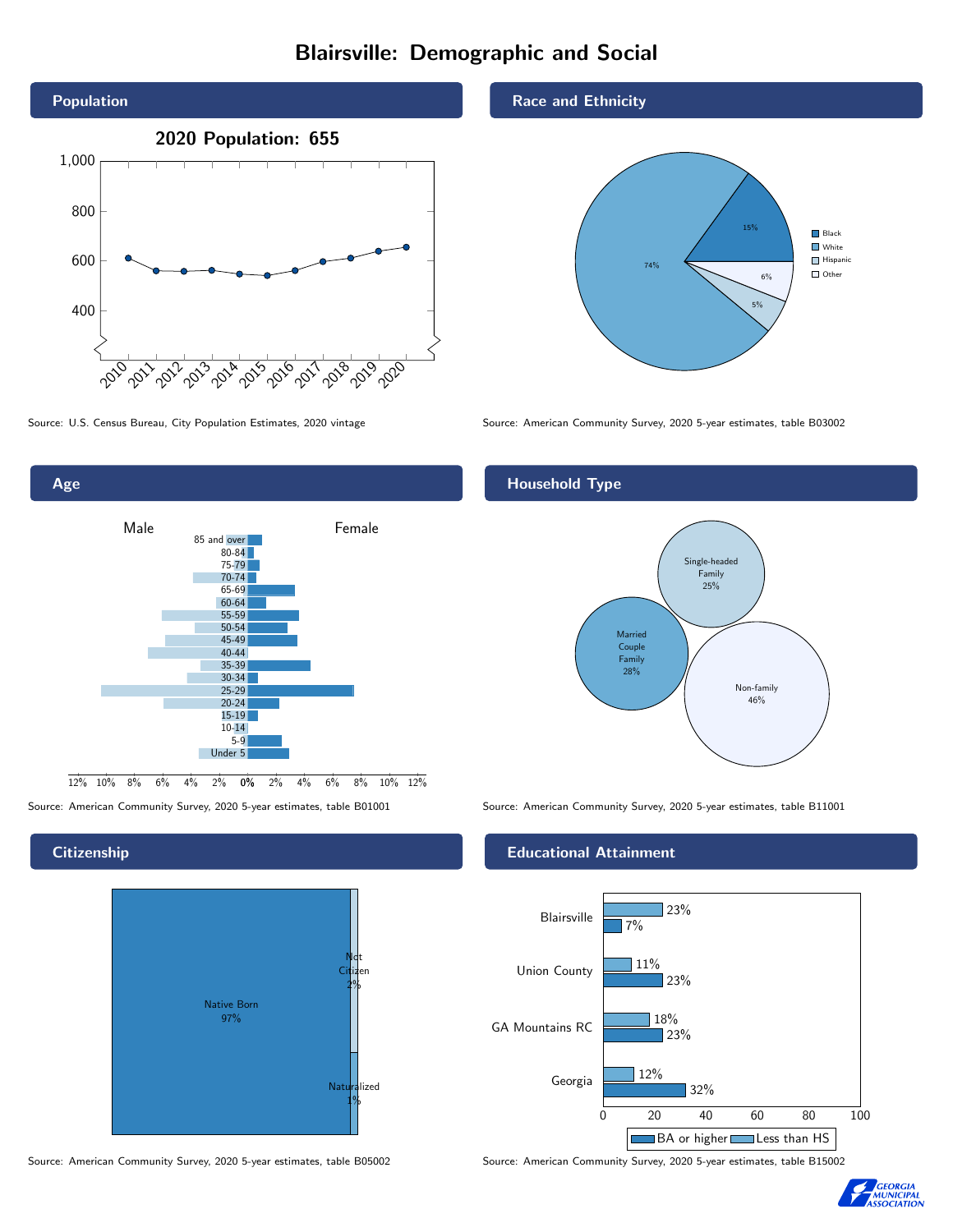# Blairsville: Economic







Source: American Community Survey, 2020 5-year estimates, table B23001 Note: Unemployment rate is based upon the civilian labor force.



| Agriculture, forestry, fishing and hunting, and mining      | 11%   |
|-------------------------------------------------------------|-------|
| Construction                                                | 3%    |
| Manufacturing                                               | 3%    |
| <b>Wholesale Trade</b>                                      | 8%    |
| Retail Trade                                                | 13%   |
| Transportation and warehousing, and utilities               | 8%    |
| Information                                                 | 2%    |
| Finance and insurance, real estate, rental, leasing         | 4%    |
| Professional, scientific, mgt, administrative, waste mgt    | 5%    |
| Educational services, and health care and social assistance | 26%   |
| Arts, entertainment, recreation, accommodation, food        | 13%   |
| service                                                     |       |
| Other services, except public administration                | 5%    |
| Public administration                                       | $1\%$ |

Source: American Community Survey, 2020 5-year estimates, table C24030



Source: American Community Survey, 2020 5-year estimates, tables B19013 and B19025 Source: American Community Survey, 2020 5-year estimates, table B17010



Poverty



## **Health Insurance**



Source: American Community Survey, 2020 5-year estimates, table B28002 Source: American Community Survey, 2020 5-year estimates, table B18135